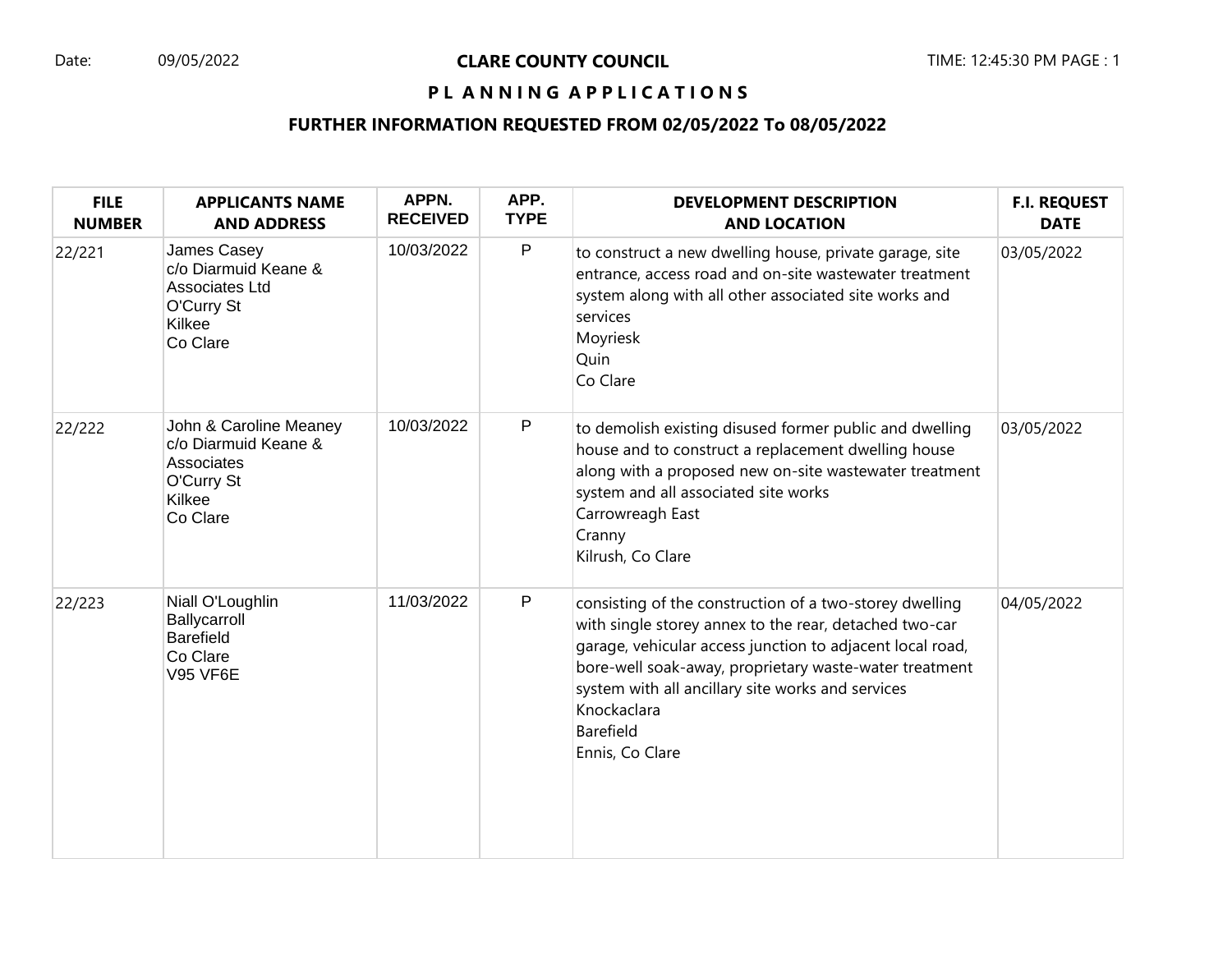#### Date: 09/05/2022 **CLARE COUNTY COUNCIL** TIME: 12:45:30 PM PAGE : 1

# PL ANNING APPLICATIONS

## **FURTHER INFORMATION REQUESTED FROM 02/05/2022 To 08/05/2022**

| 22/226 | Ruaidhri McNamara and<br>Ciara O'Malley<br>c/o Cyril O'Reilly Design<br><b>Parting Glass</b><br>Quin<br>Co Clare | 14/03/2022 | $\circ$ | permission for development which will consist of the<br>construction of a dwelling house, garage a proprietary<br>waste water treatment system and ancillary site works<br>Corbally,<br>Quin,<br>Co Clare     | 05/05/2022 |
|--------|------------------------------------------------------------------------------------------------------------------|------------|---------|---------------------------------------------------------------------------------------------------------------------------------------------------------------------------------------------------------------|------------|
| 22/228 | Suzanne Rice<br>c/o NAPS Ltd<br>Loughash<br>Newmarket-on-Fergus<br>Co Clare                                      | 14/03/2022 | P       | for the Construction of a Dwelling House, Garage,<br>wastewater treatment system and new entrance including<br>ancillary site works<br>Lisduff<br>Newmarket-on-Fergus<br>Co Clare                             | 05/05/2022 |
| 22/28  | Antoinette Barry<br>c/o Emer Butler Architects<br>Clonfadda<br>Killaloe<br>Co Clare V94 AE37                     | 19/01/2022 | P       | for the construction of a single storey detached house, a<br>waste water treatment and disposal system, a bored well, a<br>new site entrance and all associated works<br>Coolnalira<br>Arnacrusha<br>Co Clare | 06/05/2022 |

#### **\*\*\* CONTROL REPORT \*\*\***

- Approval : 0
- Extension of Duration : 0
	- Outline : 1
	- Permission : 5
	- Retention : 0